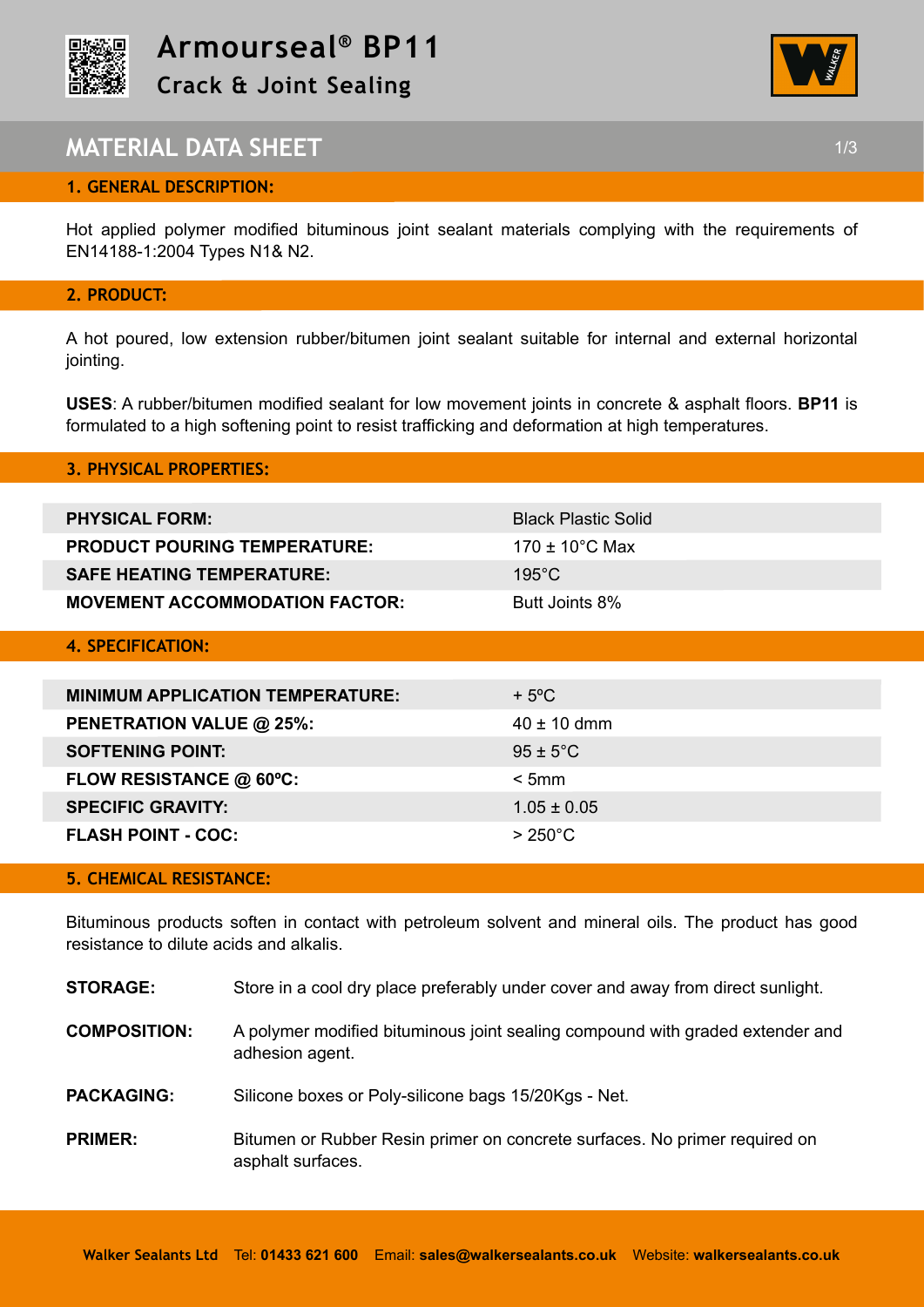



# **MATERIAL DATA SHEET** *continued* 2/3

#### **6. SAFE HANDLING PRECAUTIONS:**

- **\* Do not exceed the maximum safe heating temperature.**
- **\* Do not allow the hot material to come into contact with water as the product WILL REACT VIOLENTLY.**
- **\* Always wear the recommended protective clothing see below.**

#### **7. FIRE & EXPLOSION HAZARDS:**

**FLAMMABILITY LIMITS:** Upper - Not applicable

**EXTINGUISHING MEDIA:** Small Fire - Foam/Water Fog

Lower - Not applicable

Large Fire - Foam/Dry Powder/CO<sup>2</sup>/Sand/Earth

#### **SUPPLY CLASSIFICATION:** Not dangerous for supply

## **8. ACUTE HEALTH HAZARDS & ADVICE:**

**Armourgrout** presents no acute health hazard at ambient temperature. However, as these materials are normally handled at elevated temperatures when their physical state changes to a liquid, the bitumens present in these products give off fumes which are undesirable to inhale as very small quantities of **HYDROGEN SULPHIDE** may be present in the bitumen.

#### **RECOMMENDED PROTECTIVE CLOTHING:**

Overalls, Goggles/Visor, Armlet Gloves and Closed Safety Boots **AT ALL TIMES** when handling hot product.

#### **INHALATION:**

Inhalation of the vapours should be avoided.

## **INHALATION FIRST AID:**

Remove the affected person to fresh air. If breathing has stopped administer artificial respiration. Give cardiac massage if necessary. If the person is breathing but unconscious place in the recovery position. Obtain medical assistance immediately.

#### **SKIN CONTACT:**

Bituminous products present no acute health hazards to the skin other than burning when handling at elevated temperatures.

**Manufactures & Suppliers of:**  Joint Sealants Bituminous Repair Compounds High Friction Surfacing Colour Coated Aggregates **The Complete Highway Service**

**Walker Sealants Limited**  Manufacturing & Sales Division Outland Head Bradwell, Hope Valley Derbyshire, S33 9JP Tel: 01433 621 600



Directors: J.S. Walker, J.G.R. Walker Company Reg No. 4041871 **A member of the Walker Group of Companies**